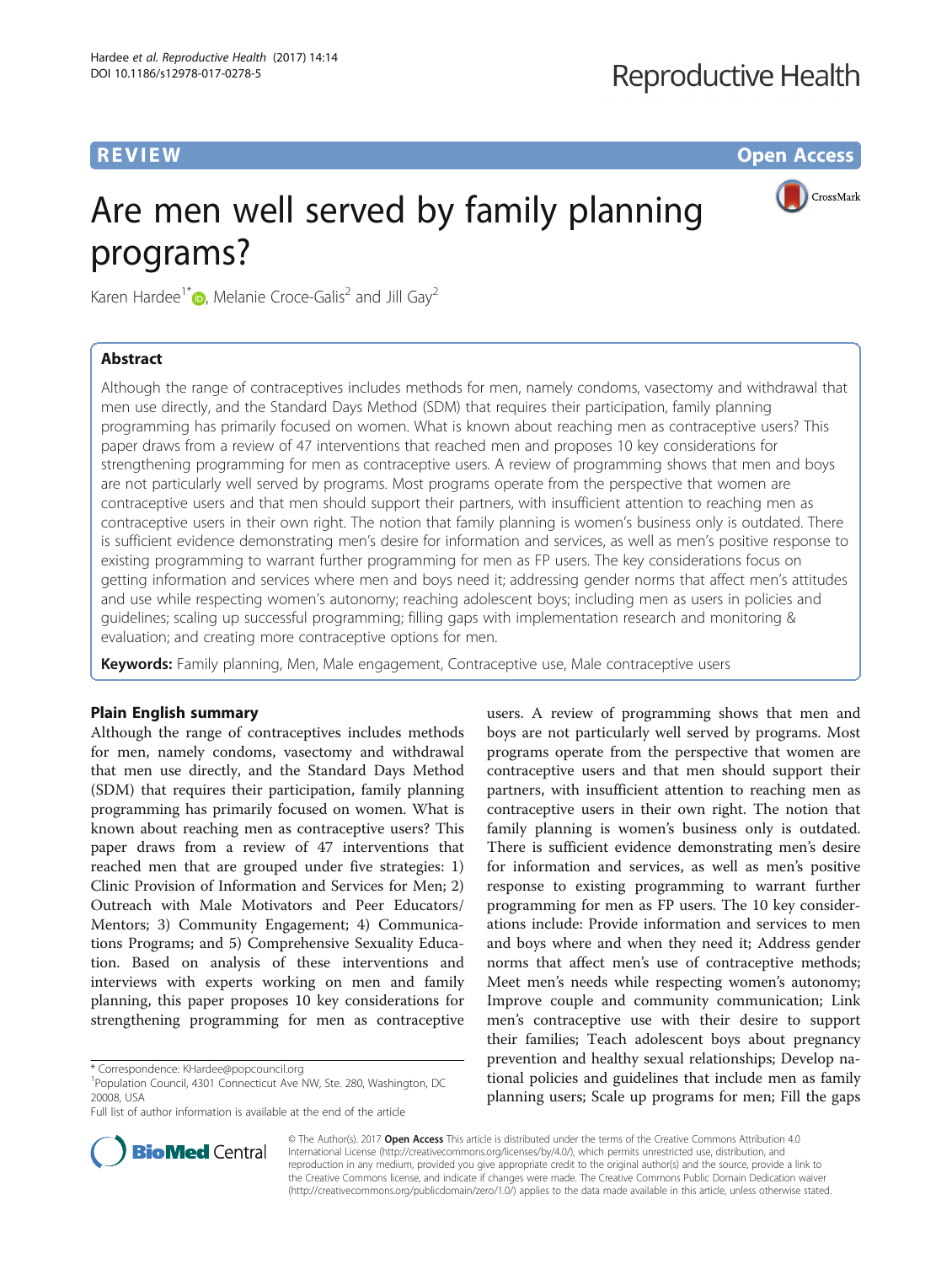through monitoring, evaluation, and implementation science; and Create more contraceptive options for men.

#### Background

Reproduction involves both women and men, and although the range of contraceptives includes methods for men, namely condoms, vasectomy and withdrawal that men use directly, and the Standard Days Method (SDM) that requires their participation, family planning programming has primarily focused on women. FP2020's goal explicitly identifies reaching an additional 120 million women and girls with family planning. Attention to gender at the 1994 International Conference on Population and Development (ICPD) in Cairo resulted in a renewed call to involve men more actively in reproductive health [[1, 2](#page-9-0)]. The framing of ICPD emphasized men as partners to support the autonomous decisions of women, with less regard for men's reproductive health and rights [[3\]](#page-9-0). More recent efforts to expand the vision for constructive male engagement in family planning and reproductive health are evolving from encouraging men to be supportive partners of women's reproductive health decisions to also being change agents in families and communities, as well as meeting thir own reproductive health needs [[4\]](#page-9-0).

While engaging men improves reproductive health and gender outcomes [\[2](#page-9-0), [5](#page-9-0)–[7\]](#page-9-0), most evidence relates to men as partners. Less is known about reaching men as clients of family planning services. Use of male and male cooperation methods has remained steady over the past few decades at around one-quarter of contraceptive users worldwide, with current regional and country variation in use of the various methods [[8\]](#page-9-0). This paper reviews current programs and evidence, including those that address gender norms that affect men's use of contraceptive methods, and proposes key considerations to strengthen programs for men as family planning users. The analysis takes a broad view of programming to include policies that create an enabling environment, services and behavior change interventions to address norms and demand creation.

# Methods

This paper is based on evidence from published and grey literature documentation of interventions that included some focus on men as users of contraception in lowand middle-income countries, augmented with interviews with 36 representatives from institutions involved in relevant programming and research [\[9](#page-9-0)]. The four methods of male condom, vasectomy, withdrawal and the Standard Days Method, or SDM are included in the analysis.

The literature review included a search strategy for articles and reports from 2010 to 2015, and included selected programming from years prior to 2010 if one or more of these male contraceptive methods was included. To identify current programming that has not made its way into the published literature, relevant abstracts from the January 2016 International Conference on Family Planning were also reviewed. From 2,254 de-duplicated references found through PubMed and POPLINE, the majority of the 500 articles, reports and abstracts reviewed focused on men as supporters of women's contraceptive use; 47 that included some focus on men as users of contraception were included in the analysis. The information in the interviews was used to ensure that all essential programming was covered, including ongoing programming that may not yet be evaluated as well as used to get expert opinions on the state of programming for men as contraceptive users.

#### Results

#### Programs for men as contraceptive users

Men have been reached as users of contraception through a range of programming that spans creating demand and expanding supply, in addition to addressing the enabling environment. Programming for men generally falls under the following five broad strategies that are designed to increase demand for and improve the supply of contraceptive information and services. The strategies include: 1) Clinic Provision of Information and Services for Men; 2) Outreach with Male Motivators and Peer Educators/Mentors; 3) Community Engagement; 4) Communications Programs; and 5) Comprehensive Sexuality Education. Two of the strategies, namely communication programs and community engagement, include substrategies. Table [1](#page-2-0) shows the strategies, the number of interventions found under each strategy, the countries of implementation and the categorization of the strategy as proven, promising or emerging based on the strength of evidence for each strategy adapted from the Family Planning High Impact Practices initiative [[10\]](#page-9-0). Evidence for the strategies ranged from randomized control trails to service statistics. The 47 interventions, their outcomes and the strength of evidence are described in more detail in Hardee et al. [\[9](#page-9-0)]. The interventions were carried out in 27 countries spanning Africa, Asia, Latin America and the Caribbean, and the Balkans.

Not all interventions specifically measured use of male methods, nor disaggregated data by sex, however, it is possible to draw some conclusions about the effect of programming on male use of contraception. Interventions sought to improve men's attitudes towards family planning, their knowledge of specific methods of contraception, and their use of family planning generally or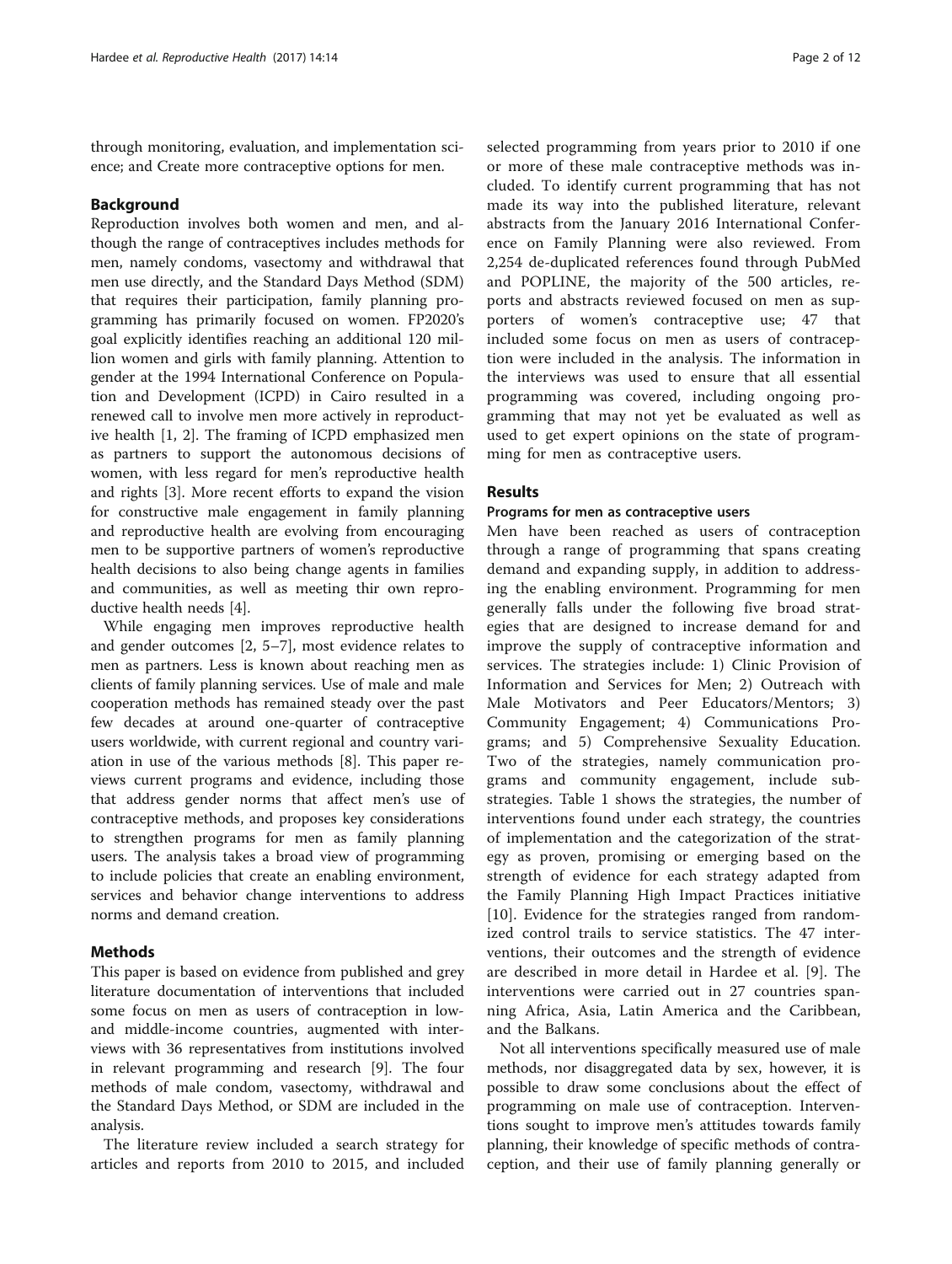<span id="page-2-0"></span>

|                                                                |                                 | based on the strength of evidence on outcomes                                                                                                             | Table 1 Strategies to address men and family planning users, number of interventions by strategy, and designation of the interventions as proven, promising or emerging                                                                                                        |                                                                                                                                                                  |
|----------------------------------------------------------------|---------------------------------|-----------------------------------------------------------------------------------------------------------------------------------------------------------|--------------------------------------------------------------------------------------------------------------------------------------------------------------------------------------------------------------------------------------------------------------------------------|------------------------------------------------------------------------------------------------------------------------------------------------------------------|
| Strategy                                                       | ventions<br>Number<br>of Inter- | Countries                                                                                                                                                 | Range of Evidence                                                                                                                                                                                                                                                              | Categorization of Strategy based on Strength of<br>Evidence                                                                                                      |
| Clinic Provision of<br>Information and<br>Services             | 4                               | Bangladesh, Tanzania, and Papua New Guinea,<br>India, Ghana, and Rwanda                                                                                   | Service statistics (3); mystery client study (1)                                                                                                                                                                                                                               | Promising                                                                                                                                                        |
| Outreach with Male<br>Motivators and Peer<br>Educators/Mentors | $\supseteq$                     | Malawi, Pakistan, India, El Salvador, Guatemala,<br>Timor Leste, Ghana, Ecuador, Nicaragua, and<br>India, the Philippines, Nigeria, Madagascar,<br>Kenya. | Randomized intervention/control studies (3); pre-post intervention<br>(3); post-intervention survey (1); qualitative interviews and/or focus<br>studies using non-randomized intervention and control designs<br>group discussions (3); service statistics (4)                 | Proven/Emerging                                                                                                                                                  |
| Communications Programming                                     |                                 |                                                                                                                                                           |                                                                                                                                                                                                                                                                                |                                                                                                                                                                  |
| Social marketing                                               | $\sim$                          | Pakistan, Cameroon and Senega                                                                                                                             | Pre-post intervention survey (2); post-intervention survey (1)                                                                                                                                                                                                                 | Proven                                                                                                                                                           |
| Mass Media and<br>Social Media                                 |                                 | Faso, Tanzania,<br>Bangladesh, Ghana, Honduras, Guatemala,<br>Pakistan, India, Vietnam, Burkina<br>and Nicaragua                                          | Pre-post intervention surveys (4); service statistics (3); FGD (2); In-<br>depth interviews (1)                                                                                                                                                                                | Promising/Emerging                                                                                                                                               |
| mHealth                                                        | 4                               | Nigeria, Mozambique, India, Ghana, Tanzania<br>and Rwanda                                                                                                 | Pre-post intervention study (1) and service statistics (3)                                                                                                                                                                                                                     | Emerging                                                                                                                                                         |
| Hotlines                                                       | $\sim$                          | Uganda and the Democratic Republic of<br>Congo                                                                                                            | User call statistics (2); Survey of users of a hotline (1)                                                                                                                                                                                                                     | Emerging                                                                                                                                                         |
| Community Engagement                                           |                                 |                                                                                                                                                           |                                                                                                                                                                                                                                                                                |                                                                                                                                                                  |
| Community<br>Dialogue                                          | $\supseteq$                     | Kenya, Uganda, South Africa, Nigeria, Pakistan,<br>Brazil, and India                                                                                      | Randomized control trial (2); quasi-experimental, with intervention<br>and control groups (4); baseline/endline surveys (3); and post-<br>intervention qualitative evaluation (1)                                                                                              | Strongly promising (note that this intervention is<br>strongly promising because the evidence for it<br>comes primarily from HIV rather than FP<br>interventions |
| Religious Leaders<br>Engaging                                  | $\sim$                          | Kenya and Pakistan                                                                                                                                        | Longitudinal survey with baseline and endline (1); baseline/<br>endline survey with qualitative interviews (1)                                                                                                                                                                 | Emerging                                                                                                                                                         |
| Comprehensive<br>Education<br>Sexuality                        | 4                               | Tanzania, Uganda, the Balkans and Thailand                                                                                                                | Pre-post intervention survey with intervention and control groups<br>indepth interviews and focus group discussions (1); pre-post inter-<br>(1); indepth interviews long-term post intervention (1); qualitative<br>vention quantitative survey and qualitative interviews (1) | Promising                                                                                                                                                        |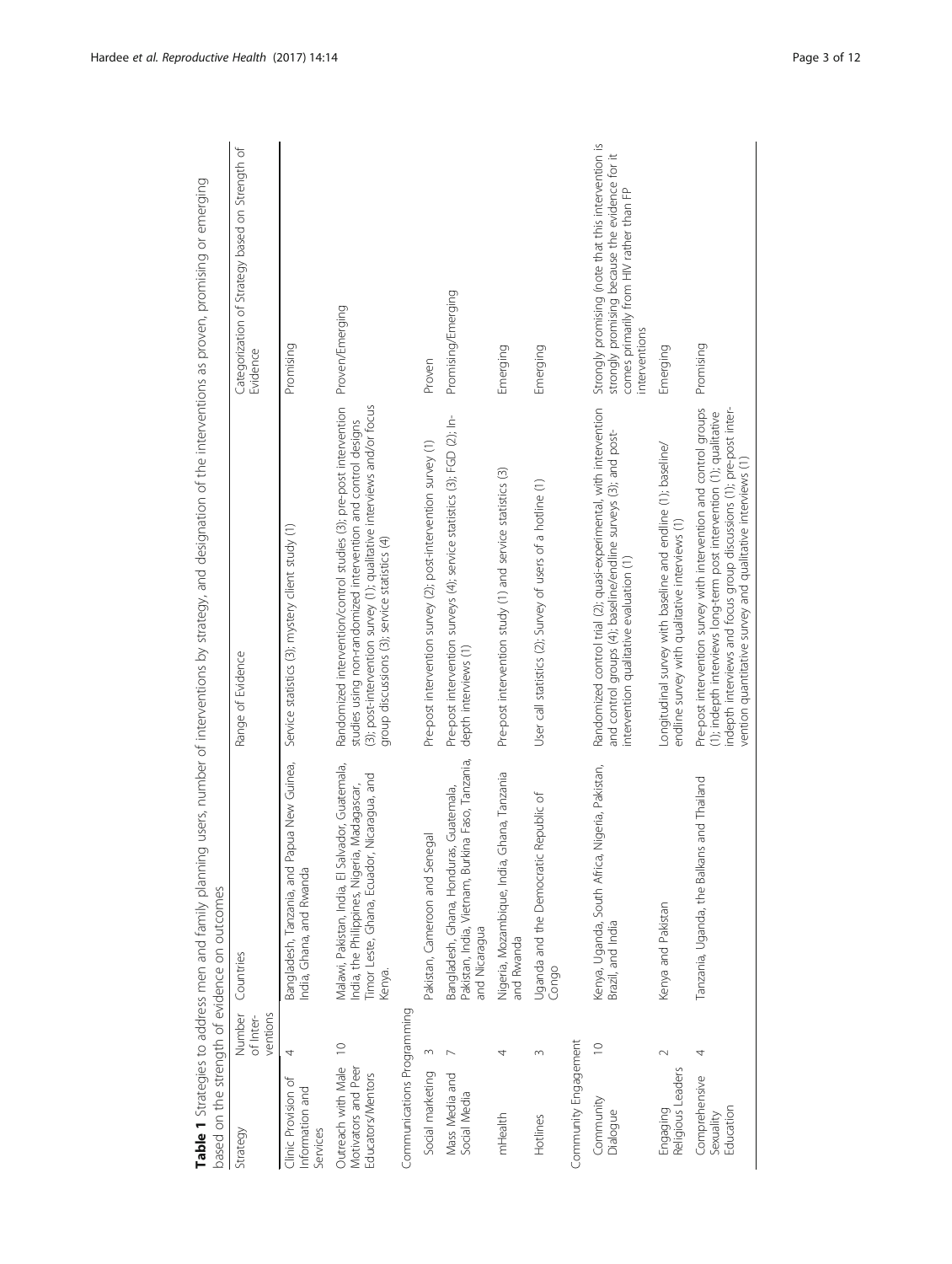male methods specifically. Furthermore, most of the interventions sought to address gender norms around family planning use - mostly to promote male support for their partner's use, but also some to promote male use of methods. The interventions found, as other cross sectional studies show, that men want information on family planning and the notion that family planning is women's business only is no longer true. When male methods, notably condoms, vasectomy and SDM, were made available through interventions, uptake generally increased. Finally, a number of the interventions had positive outcomes related to promoting more equitable gender norms related to family planning and increasing couple communication on fertility and contraceptive use.

# Key considerations in programming for men as contraceptive users

The review of programming, in addition to the broader literature on gender and family planning and interviews with experts, identified a number of issues that are important to consider in programming for men as family planning users (Table 2).

## Provide contraceptive information and services to men and boys where and when they need it

Reproductive health services are largely seen as spaces for women, with male norms of masculinity often challenged by men's accessing reproductive health services [[11](#page-9-0)–[13](#page-9-0)]. Most family planning services are perceived as not welcoming to men as either partners or clients in and of themselves, with a lack of health infrastructure targeting men, including policies, services and hours of services [\[14](#page-9-0), [15](#page-9-0)]. Furthermore, the capacity of health workers to counsel men on contraception is lacking [\[16](#page-9-0)].

Programs could make better use of existing facilities by extending hours, or allocating time for men and couples [\[17](#page-9-0)]. Providing family planning through pharmacies and drug shops is a promising Family Planning High Impact Practice [\[18\]](#page-9-0). These venues may be preferred by

Table 2 10 Key considerations in programming for men as family planning users

- Provide information and services to men and boys where and when they need it
- Address gender norms that affect men's use of contraceptive methods
- Improve couple and community communication
- Meet men's needs while respecting women's autonomy
- Link men's family planning use with their desire to support their families
- Teach adolescent boys about pregnancy prevention and healthy sexual relationships
- Develop national policies and guidelines that include men as family planning users
- Scale up programs for men
- Fill the gaps through monitoring, evaluation, and implementation science
- Create more contraceptive options for men

men who are reluctant to attend health facilities, particularly if they have to travel long distances [\[19](#page-9-0)].

There is a large gap in men and adolescent boys' access to information and services, leading to a disparity between male and female knowledge of and access to contraceptives. As Piet-Pelon et al. [\[20](#page-9-0)] reflected "…. How is it that we woke up so recently to the fact that men are likely to be just as out of the loop on correct information as their partners?.... How had we expected them to participate when we neither shared information nor provided them with accessible services?" (p. 61).

Adolescent boys and men want information to inform their sexual lives, enhance their understanding of contraceptive options, and to protect themselves from HIV but have limited options on where to obtain this information. Studies show that men sometimes obtain their information from the media (including pornography sites) or from other male friends but this information may not always be accurate. Many men stress the importance of communication around sex and reproduction but do not have skills to do so [\[21\]](#page-9-0). Men want to know about how to combat infertility and sexual inadequacies [[22\]](#page-9-0) and they generally want male providers with whom they can discuss these sensitive issues [[23\]](#page-9-0). Men also want guidance on how to use a condom effectively but may be embarrassed to ask. Boys, too, were found to want information on sex, impotency, infertility, and erectile dysfunction just like married men [[24\]](#page-9-0). In some countries, service providers are unwilling to provide contraceptive information or methods to unmarried adolescent boys [[24\]](#page-9-0).

Further, parents in many countries focus on adolescent girls and pregnancy, as "when girls become pregnant the responsibility rests mostly on their parents and not the boys" [[25\]](#page-9-0). Health care workers may share this view, and therefore do little to provide information or contraception to adolescent boys [[25\]](#page-9-0). Yet young men have reported a strong desire for information about sex-related matters, both from their families and the health system.

Hotlines are demonstrating promise as platforms to reach men with information about contraceptives and available services, in addition to other health information men need. In the Democratic Republic of Congo (DRC), evaluation of use of a family planning hotline – Ligne Verte – found that although women were the primary target of the hotline, men represented 80% of the 20,000 calls per year, with men asking for information about contraception and where to obtain it [\[26](#page-9-0)]. The vast majority (94%) of calls to a hotline in India were from males, who asked for a range of information, including about erectile disfunction, early ejaculation, masturbation, HIV/AIDs, anxiety about penis length, pre-marriage anxiety and guidance; infertility, nocturnal emissions, gender orientation; contraception, STI, and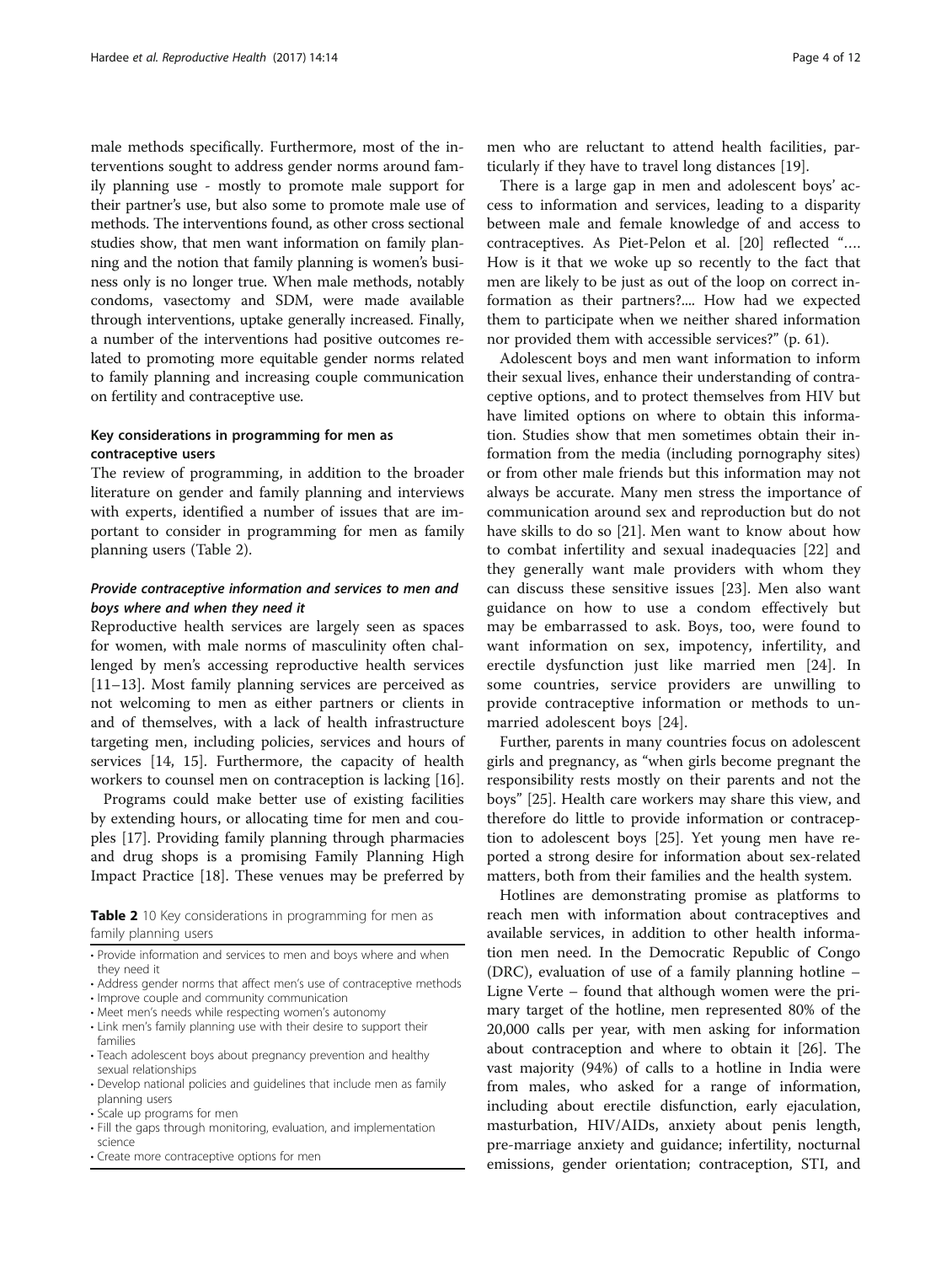on consummation of marriage, among other topics [\[27](#page-9-0)]. Similarly, mHealth programming is increasing, with good participation from men [\[28](#page-9-0)–[31](#page-9-0)].

Integrating contraceptive information in other development projects can take advantage of reaching men where they work. Interventions in El Salvador and Honduras successfully increased men's knowledge and reported family planning use by incorporating information and referrals into agricultural work through volunteers talking to men in the fields while they were working [\[32\]](#page-9-0).

# Address gender norms that can limit or promote men's participation in contraceptive use

Most programming is based on the perception that gender norms value masculinities that include bragging about sexual encounters, having frequent sex and multiple partners and leaving the responsibility for unintended pregnancies to women [[33\]](#page-9-0). This view of gender norms surrounding sexuality, reproductive health and family planning reinforce the focus on female use of contraception. Gender inequitable norms can diminish the likelihood of discussions of contraception and joint decision-making on reproductive health [\[34\]](#page-9-0). Where gender inequality is strong, men are less likely to use a condom [\[35](#page-9-0)].

Masculine ideals may also involve showing respect for and protecting their female partners. Both views of masculinity can affect family planning use by women and men [[36, 37\]](#page-10-0). Where men and boys have been exposed to gender equality programming, they are more likely to report increased contraceptive use, including condom use.

Equitable gender norms can positively impact use of vasectomy and that countries with current high rates of vasectomy are also ones that are more gender equitable (Personal communication with F. Verani, October 9, 2015). In Costa Rica, men who held more gender equitable (less "machista") views pursued getting a vasectomy as part of their quest for emotional commitment to their wives and to the well-being of their wives. Men who got vasectomies saw themselves as being responsible for averting unintended pregnancies [[38\]](#page-10-0). Vasectomies have increased in Costa Rica 76% from 2000 to 2003 and another 70% between 2003 and 2006, with low fertility linked to being a "modern" man. The method became so popular that there was a reported 2-years wait to get a vasectomy in a social security hospital in 2009.

Data from 58 Demographic and Health Survey (DHS) men's surveys in 18 countries showed that men generally consider family planning their business as well as women's [[39\]](#page-10-0). In surveys in 12 countries, men were asked whether they agreed with the statement, "contraception is a woman's business and a man should not have to worry about it." In all of the 12 countries included in the analysis (ten in Africa and two in Asia), over half of the men disagreed with the statement, and in six of the 12 countries, over 70% of the men disagreed.

Men's views of gender equality and their roles in contraceptive decisionmaking are not monolithic. Severy [[40\]](#page-10-0) notes the importance of understanding the variation in power dynamics, both across and within cultures and relationships. Ethnographic work in Egypt illustrates that men do express concern for the health and wellbeing of their wives, at the same time they express their authority and power [\[41\]](#page-10-0). Indeed, many men considered their wives as partners, although they also recognized their socially mandated role as providers and felt a strong sense of responsibility for their families. Further, data from South Africa, Kenya and Uganda (1999–2000) indicated that men were no more likely than women to be against family planning [[42\]](#page-10-0).

Understanding the views of policymakers and program managers on men's use of contraception is also important since that has implications for policy development and program implementation. For example, in Benin, Diakite [[43\]](#page-10-0) notes that one barrier to male engagement in family planning, including as users, is "lack of interest and appreciation for men in government FP initiatives." Writing about Indonesia and citing statistics on use of condoms, vasectomy and withdrawal, which ranged from 3.1% in 1987 to 2.8% in 2003, Hull [[44\]](#page-10-0) claims that Indonesia missed an opportunity to promote men's use of contraception. He explained that:

"Leaders in the community and the family planning program were remarkably conservative about the idea of promoting male methods. Increasingly, they questioned the efficacy of condoms and the acceptability of vasectomy, opting to ignore the fact that the public was quite interested in trying male methods…. Indonesia saw a steady decline in reported condom use for family planning (and for HIV prevention) and the failure of relatively inexpensive male sterilization to reach even one-ninth of the number of female sterilizations" P. 245.

#### Improve couple and community communication

Couple communication is important for improving contraceptive use and gender equity and is a component of many interventions to promote male engagement [\[45](#page-10-0), [46](#page-10-0)]. When couples have discussed family planning, contraceptive use tends to go up, with recent evidence from Kenya [\[47](#page-10-0)]; Ethiopia [\[48](#page-10-0)–[50](#page-10-0)]; Nepal [[51\]](#page-10-0); Bangladesh [[52\]](#page-10-0) and Pakistan [[53](#page-10-0), [54](#page-10-0)]. An analysis of DHS survey data from Bangladesh, for example, found that discussions between husband and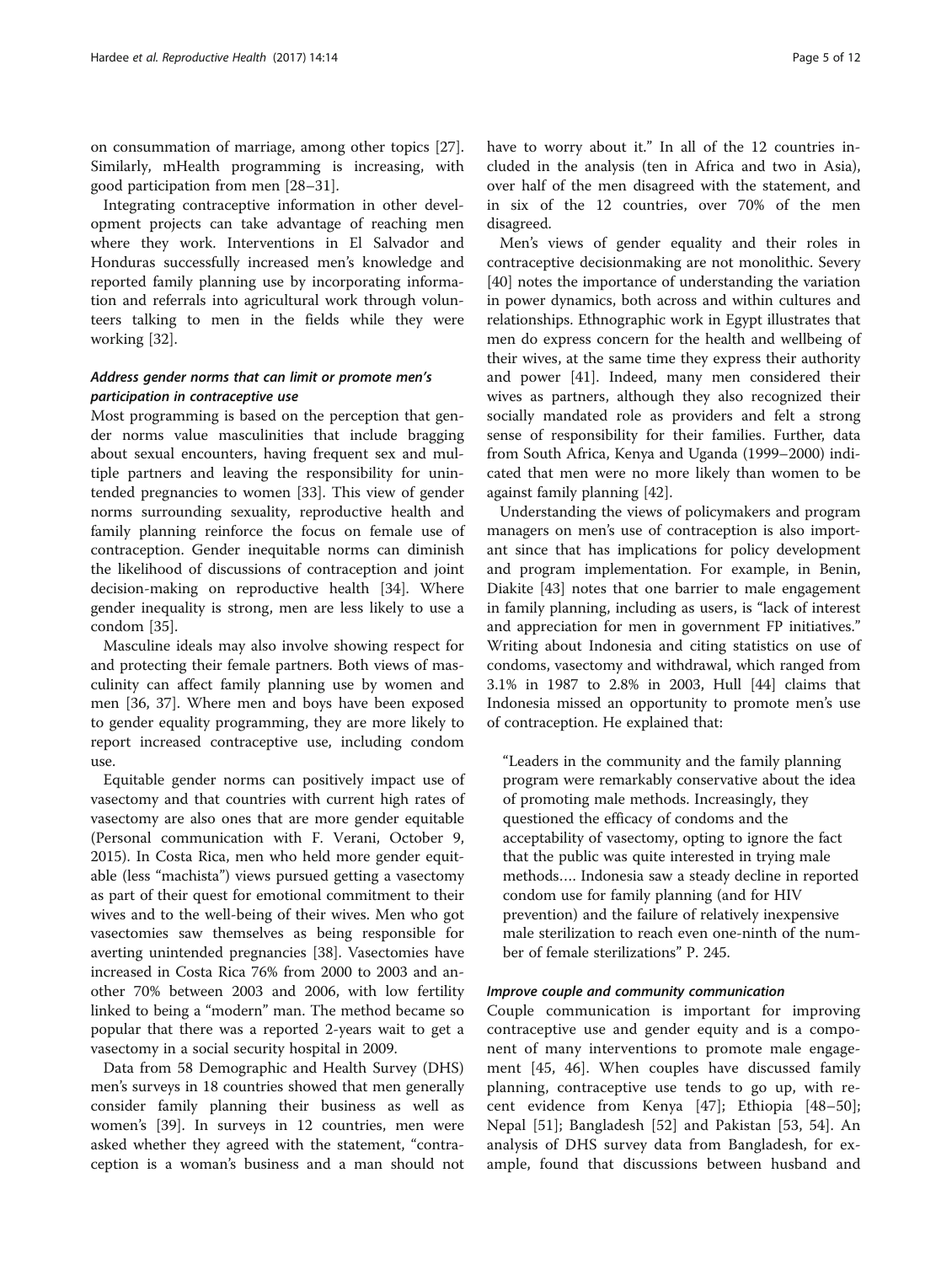wife on family planning was the single most significant effect on both current contraceptive use and modern method preference [\[52](#page-10-0)]. Promoting couple communication should include encouraging partners to discuss use of contraception by either partner.

Promoting dialogues among community members can also increase gender equality and thus affect men's and women's sexual and reproductive health, including contraception. Related programing examples include the GREAT Project in Uganda [[55](#page-10-0)], Stepping Stones in South Africa [\[56, 57](#page-10-0)], SASA! in Uganda [[58](#page-10-0), [59\]](#page-10-0), CARE's Results Initiative in Kenya [[60](#page-10-0)], and Program H in Brazil [[61, 62](#page-10-0)]. These program examples show that when informed by the need to address inequitable gender norms, increasing community dialogues and couple communication about power dynamics, the need for gender equality and the importance of contraception may lead to a number of positive public health and gender equity outcomes.

Some have noted the need to ensure that couples communication interventions take into account unequal power in relationships [[63](#page-10-0)] and Green ME, Barker G, Olukoya A, Pawlak P, Contreras JM and Heilman B: What happens when we engage men?, unpublished. CARE's Family Planning Results Initiative, implemented in western Kenya from 2009 to 2012, found that while both women and men described a shift towards gender equitable roles, "many couples still reported that men were the primary decision-makers within relationships" (P. 7) [\[60](#page-10-0)]. While women in the project intervention described many benefits of partner use of and support for family planning, for those women who did face opposition from their partners, the women "specifically discussed the critical importance of their ability to independently access family planning" (P. 40) [\[60](#page-10-0)].

Shifting power dynamics in couple communication can involve incrementally subtle shifts. In Malawi, an intervention using male motivators evaluated through a randomized design with 400 men divided between the intervention and control groups, found that contraceptive use increased significantly in the intervention group (78%) compared to the control group (59%), with men's discussions with their wives as a significant factor in family planning uptake [\[64\]](#page-10-0). Of the men who reported family planning uptake, 56% reported using condoms. 1 year following the intervention, 30 female partners were also interviewed. As a result of the male motivator program, all men noted the importance of increased information and knowledge in contributing to spousal communication and family planning use, with the majority of men and women reporting more frequent and easier communication between spouses, particularly in relationship to family planning [\[64\]](#page-10-0). The women also appreciated the male motivator program for reaching their husbands and addressing their opposition to family planning, making it easier for couples to discuss family planning.

The study in Malawi analyzed the gendered patterns of decisionmaking, finding that few participants said that it was the man's role to decide on family planning. Yet, the findings also showed that a majority of women and men described the decision to use family planning as being made by men, while the decision of what method to use was more mixed between women, men and couples together. While this appears to strengthen men's domination of women, the reality in Malawi was more subtle. The authors concluded:

"Despite that many women still played a passive role in communication, that they are consulted at all represents a shift and was described as such by the women. This is also supported by the increased respect women felt they received from their partners and by perceived improvements in their relationships as a result of improved communication. Although the ideal of equal decision-making may not yet be a reality, this represents a positive change in that direction" (P. 816) [[64](#page-10-0)].

#### Meet men's needs while respecting women's autonomy

Although engaging men in family planning, as users and supportive partners, is gaining acceptance, there is concern about effects of male engagement on women's autonomy and the fundamental human right for women to control "their own sexuality, their bodies and their health" (P. 10) [[65](#page-10-0)]. Some women may not want men to be responsible for contraception, fearing that a mistake or omission by their partner may lead to an unintended pregnancy [\[22](#page-9-0)]. It is critical, then, to learn from early mistakes made in programming to promote male engagement that appealed to stereotypic gender norms [[66](#page-10-0), [67](#page-10-0)], and to make sure that interventions to encourage male contraceptive use do not disempower women and reinforce gender inequalities [\[34](#page-9-0)]. The United Nations Population Fund (UNFPA), which supports husband's schools to reach men and influence them to support women's reproductive health, reports that couple communication has increased and men have a greater understanding of the importance of the health and wellbeing of their wives and children [\[68](#page-10-0)]. However, an evaluation of the husbands' schools by the Institute for Reproductive Health will help show if the approach promotes gender equity or reinforces male dominance.

Men should be able to exercise their reproductive right to use contraception, but they should not be able to deny their partner's right to use family planning. While highlighting the benefits of involving both men and women in contraception, women must retain the ability to choose to use contraception and to access services alone (Stern, [[69](#page-10-0)]; Tao et al. [[70](#page-10-0)]).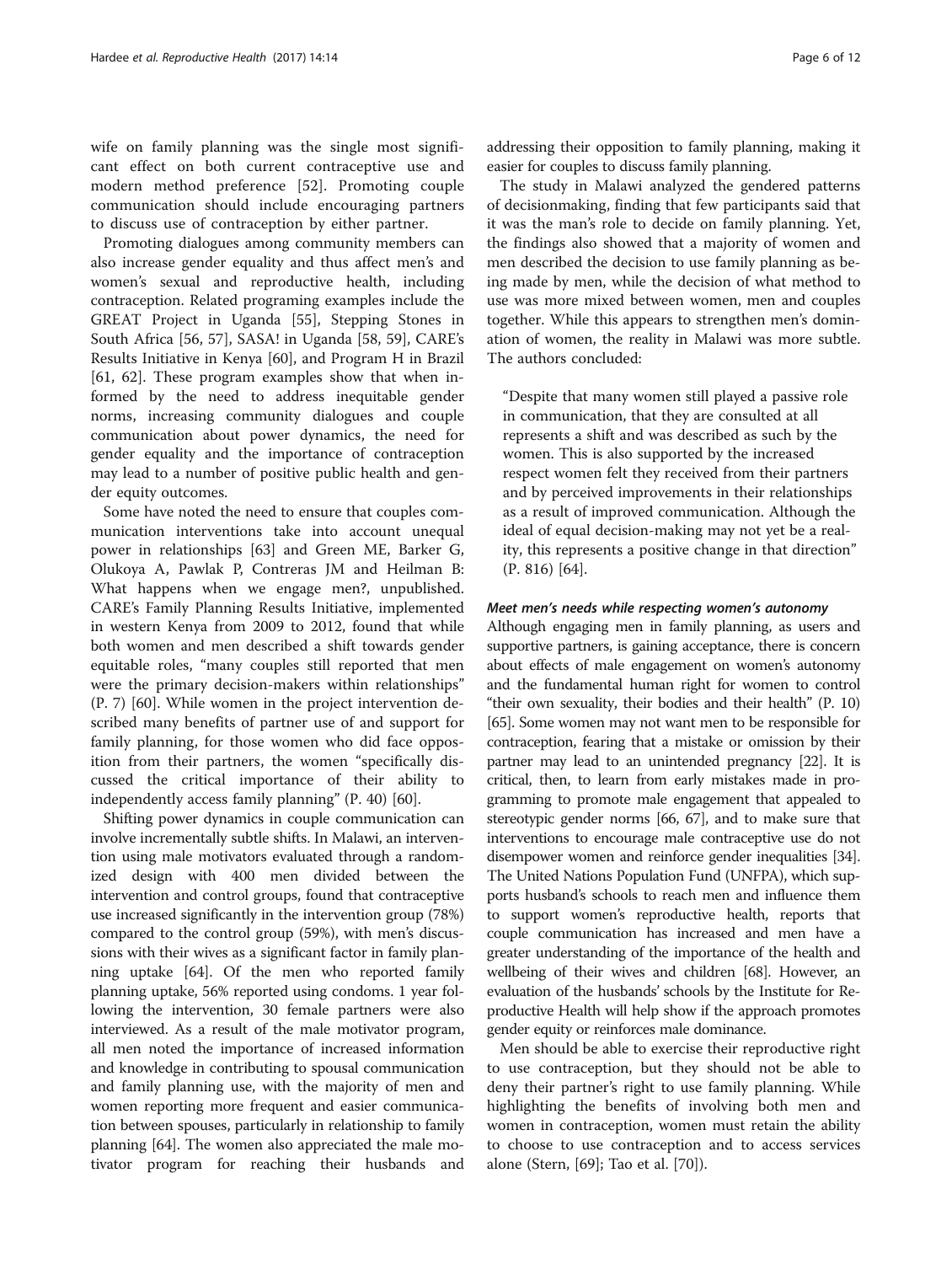## Link men's family planning use with their desire to support their families

More attention has recently been focused on men as engaged fathers [\[22\]](#page-9-0). Whether an adolescent boy or a man wants to become a father is an important question with potential consequences not just for the women or adolescent girl who becomes pregnant but also for the man or adolescent boy. Men's attitudes have been changing and men want to be involved in decisions about having or not having children [\[71\]](#page-10-0). A 2014 study in Pakistan found that one of the main motivators behind a trend of wanting smaller families is economic stress and pressure men feel about being the main income earners for their family [[72](#page-10-0)]. Another study of married men in Pakistan found that the perception that a responsible, caring husband uses family planning to improve the standard of living of his family and to protect his wife's health made men 1.5 times more likely to intend to use a condom [\[73](#page-10-0)].

In Jamaica, the Women's Center Foundation has a longstanding and successful program to help school-age girls who get pregnant stay in school and delay having more children [[74\]](#page-10-0). A study in 2002 of the "baby fathers" of girls who had been in the program between 1990 and 1994 [[75](#page-10-0)], found that the boys considered themselves better fathers than their fathers had been but "many felt that a separate program for men could help them communicate with their sons about reproductive health, sexuality, and personal development" (P. 20) [[2\]](#page-9-0).

# Teach adolescent boys about pregnancy prevention and healthy sexual relationships

Sexuality education that is gender transformative is more effective in pregnancy prevention than sexuality education that does not challenge gender norms [\[76](#page-10-0)]. Comprehensive sexuality education therefore "must talk about parenthood and make the link between sexuality and fatherhood more explicit" (P. 139) [[21](#page-9-0)]. Many adolescent pregnancy prevention programs reinforce gender inequality by reinforcing the notion that girls are the only ones responsible for preventing an unintended pregnancy [\[12](#page-9-0)]. Almost nothing is known about the impact of early, unintended and unwanted pregnancy on the lives of adolescent boys [\[77](#page-10-0)]. Some experts have recommended the need for age appropriate educational programs on sexual and reproductive health, including how boys can responsibly prevent unintended pregnancy [[16](#page-9-0)] and Todesco M and Gay J: Guidance for the education sector on preventing unintended adolescent pregnancies, forthcoming from UNESCO.

# Develop national policies and guidelines that include men as family planning users

Ensuring that constructive male engagement, including men as users, is included in national policies and guidelines is nascent [\[4,](#page-9-0) [78\]](#page-10-0). A review of public policies to

promote gender equality in Mexico, South Africa, Chile, India and Brazil found gaps in health policies, among other sectoral policies, and noted the need for policies that both engage men in supporting their partners in contraceptive use but also that promote men's use of male methods [[79](#page-11-0)].

Some countries have successfully integrated policies regarding men's involvement in sexual and reproductive health. Cambodia was among the first countries to do so in 2003. These guidelines, including reaching men as family planning users in addition to being supportive partners, were integrated into the 2006–2010 National Strategic Framework for Reproductive and Sexual Health in Cambodia [\[80](#page-11-0)].

A number of countries have developed Family Planning Costed Implementation Plans (CIPs) where family planning activities are planned and costed with a view to scaling up programming. Reviewing a country's CIP for male inclusion is one concrete way to ensure adequate focus on men in family planning programming. Analysis of five CIPs from African countries (Ghana, Malawi, Uganda, Senegal, and Tanzania) suggests that most programming for men focuses on increasing their support for their partners' use of contraception with little attention on increasing men'a own use of contraception [[81](#page-11-0)–[85](#page-11-0)].

#### Scale up programs for men

Programming for men as contraceptive users is scant, although growing, and even interventions to engage men in family planning as partners have remained small scale and short term [[69,](#page-10-0) [86](#page-11-0)–[88](#page-11-0)]. There are, however, some approaches that have demonstrated success in constructive male engagement, including as contraceptive users, and could be scaled up at regional and national levels. Multidimensional programs have the potential to show even greater impact if carried out with a wider approach over a longer term.

Communications programming in Bangladesh, Ghana, Honduras, Guatemala, Pakistan, India, Vietnam, Burkina Faso, Tanzania, and Nicaragua show that mass media can create national conversations that address the social and cultural barriers to men's contraceptive use. Social media is a rising force that can be harnessed to connect men to information and services as seen in the use of Facebook by WINGS in Guatemala to publicise the availability of vasectomy [\[89\]](#page-11-0). Social marketing can challenge social norms and help overcome barriers to acceptability of contraceptive use. Use of male motivators and other trained male peers has repeatedly demonstrated success on a small scale. This programming could be more effective on a large scale if it were linked with other strategies, such as comprehensive sexuality education that includes information on men and boys'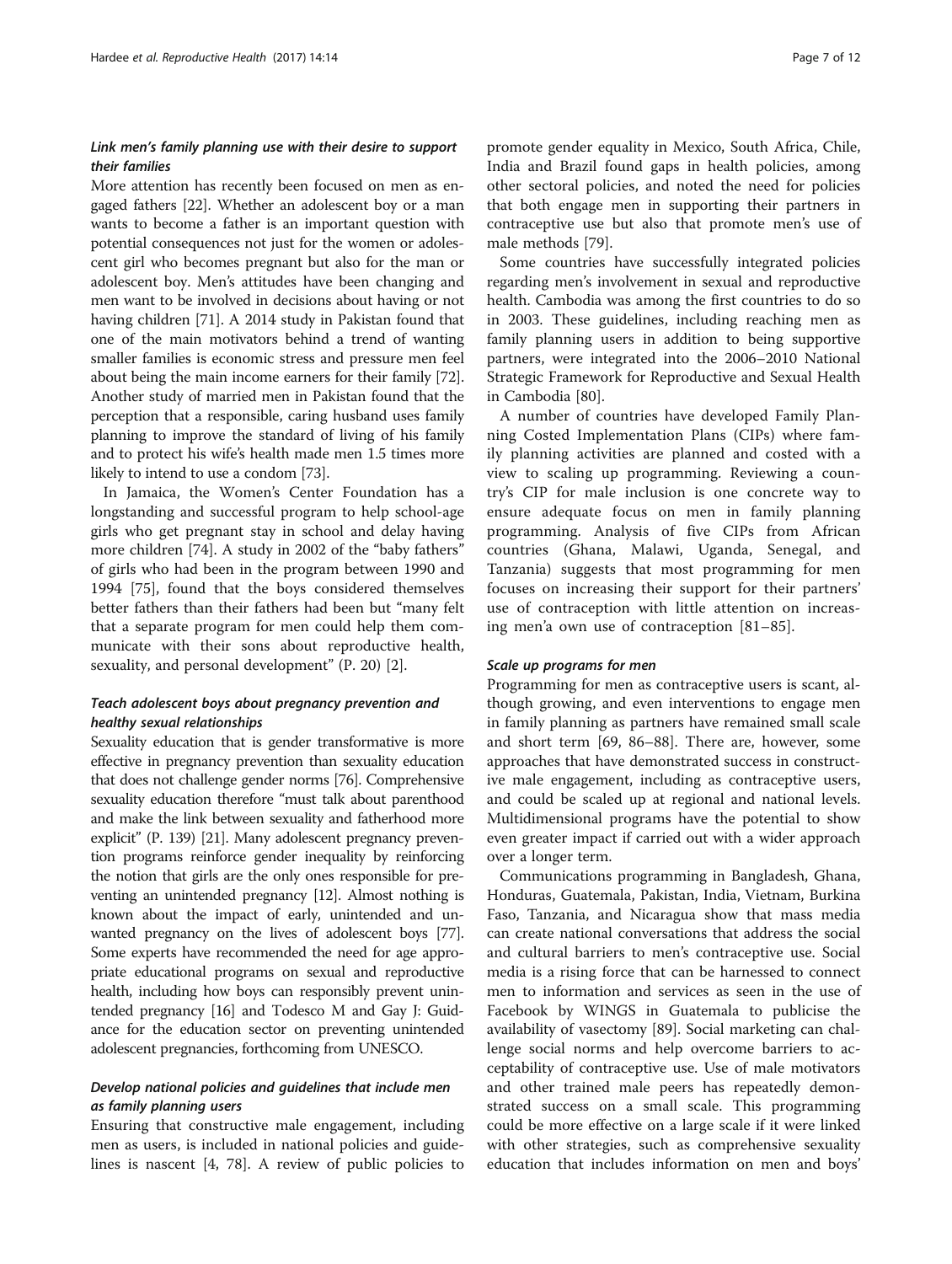contraceptive needs; provider training and information and service provision for men; and gender-responsive programming that improves couple communication and joint decisionmaking. The FALAH Project, implemented between 2008 and 2012 in Pakistan shows that programming for men can reach millions of men. That project spanned 20 districts across four provinces and reached more than 9 million women and men [\[54](#page-10-0)]. The FALAH Project engaged men through multiple strategies including male motivators and peers, mass media, theatre performances, men's groups, and religious leaders. An mHealth solution in India that supports fertility awareness and use of SDM (CycleTel Family Advice and CycleTel Humsafer) has been developed by the Institute for Reproductive Health in partnership with a private sector organization [\[30](#page-9-0)]. Its ongoing implementation will provide information on managing a commercial partnership as a pathway to scale and sustainability.

An ongoing challenge will be ensuring enough supply of vasectomy services and condoms to meet the growing demand that would be generated through scaled up programming for men. Experience in KwaZulu Natal in Western Cape, South Africa, shows that with political will, this challenge could be met: After a significant drop in condom use in South Africa at last sex between 2008 and 2012 [[90\]](#page-11-0), KwaZulu Natal officials distributed 58.9 condoms per adult male in 2014, up dramatically from 8.2 condoms per male in 2010 [\[90\]](#page-11-0). While this effort to increase condom use was based on HIV prevention rather than for increasing uptake of male contraceptive methods, it shows how political will can dramatically scale up condom distribution, facilitating greater availability for use.

# Fill the gaps through monitoring, evaluation, and implementation science

Review of programming for men as family planning users found few robust evaluations of programs to engage men, let alone programs directed at men as contraceptive users. Many of the male-focused programs have positioned men as partners and supporters of women's contraceptive use and thus it is difficult to separate those interventions from those aimed at increasing male contraceptive use and engaging men in their own sexual and reproductive health. Furthermore, not all programs report findings disaggregated by sex, and by contraceptive method, making it difficult to determine the effect of programming on male use of methods. Few studies ask men directly about their experiences with contraception, but instead are most likely to ask female partners what changes have occurred in male partners' attitudes and practices based on interventions with women [\[23](#page-9-0), [91](#page-11-0)–[93](#page-11-0)].

If men are continually viewed as obstacles or accessories to women's health, it will be impossible to meet men's needs. A greater understanding of men's contraceptive and reproductive health needs begins first with the recognition of their rights to information and services for them. More systematic data collection on men's fertility and relationships could greatly enhance information and service provision for men. Beyond that, there is a need to better understand the process of change for men, rather than just providing outcomes [[69](#page-10-0)]. There is little literature on factors to increase uptake or barriers that prevent men from using contraception from the viewpoint of men themselves [\[34\]](#page-9-0). Critical research is missing on what are effective programs to increase responsibility by adolescent boys, prior to sexual activity, to prevent unintended pregnancy through male or female contraceptive use, as well as to ensure dialogue on pregnancy prevention, and that the sexual act is consensual.

Regional and country contexts are important in developing this research.

Funding for research and evaluation remains an ongoing challenge. Some efforts would benefit from rigorous evaluation but do not have funds to carry out endline surveys or evaluate that data. For example, there is a current effort to increase contraceptive use among both boys and girls in Togo using the "It's All One" curriculum, but evaluation of genderrelated and contraceptive uptake outcomes is needed (Personal communication with M. Toliver, October 23, 2015). The curriculum Gender Matters, or Gen.M, developed in the United States, [[94](#page-11-0)] promotes gender equality and teaches boys about their roles and responsibilities in preventing unintended pregnancies, including that they can use contraception, can be adapted for use in developing country settings but such adaptations would need to be evaluated (Personal communication with J. DeAtley, December 2, 2015).

Programming to promote existing male methods could benefit from further evaluation. For example, though it does not have recurrent costs, SDM requires counseling and provider training. Further evaluation of SDM programming could lead to a greater understanding of how to better position the method for increased use. Condom programming would benefit from additional research on how to sustain condom use after marriage, especially as a dual strategy. Vasectomy programming may benefit from further evaluation of successful interventions that have dispelled myths and fears of loss of potency for men and that have changed community norms around acceptance of male sterilization. While programs do not promote withdrawal, research could help position it at least as a method couples could use if needed in the absence of another method.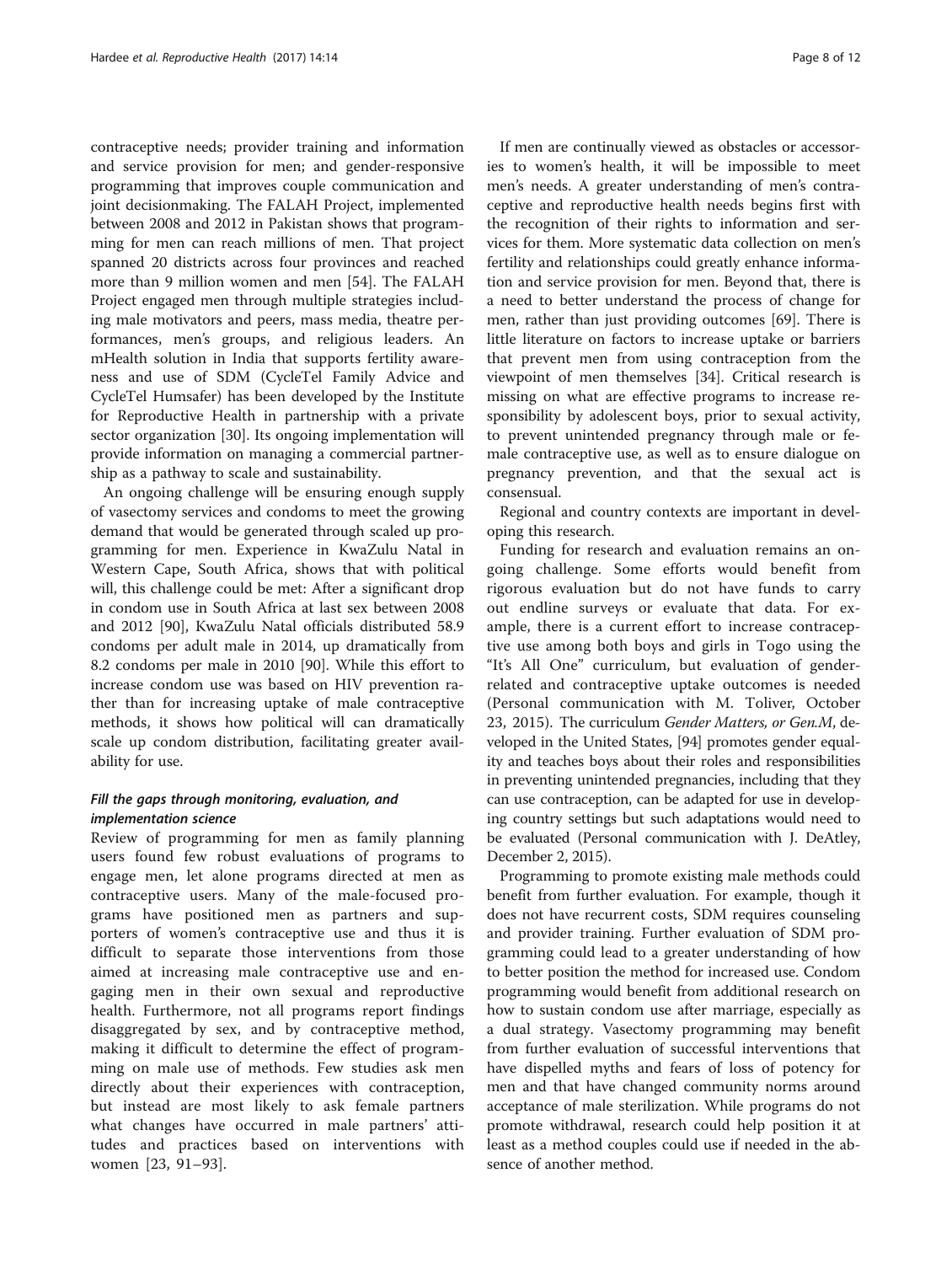#### Create more contraceptive options for men

Review of programming for men reinforces that men need additional contraceptive options beyond the methods currently available to them. There is sizable demand for a novel male contraceptive option, particularly for reversible contraception [[34](#page-9-0), [95](#page-11-0)]. In a survey of more than 9,000 men ages 18–59 across nine countries, 28.5–71.4% of men of various nationalities expressed a willingness to use a hormonal male contraceptive [\[96\]](#page-11-0). Dorman and Bishai [[97](#page-11-0)] note that "even assuming that only 25% of men who indicated they would 'definitely' or 'probably' use male contraception in the Heinemann et al. survey, the estimated number of potential users ages 15–64 years in those nine countries alone is close to 44 million" (p. 5) [[98\]](#page-11-0). Surveys of women's acceptability of a male pill in Edinburgh, Cape Town, Shanghai and Hong Kong have shown that while women may not trust men in general, they were more trusting when it came to their own partner [\[95](#page-11-0), [98](#page-11-0)]. A study in south-west Nigeria of 329 men ages 18 – 60 years who were married or cohabiting and had at least one child found that most men would be willing to accept reversible male contraception [\[99\]](#page-11-0). Shand found in field interviews in Malawi that men stated that the best family planning methods were for women and therefore, men do not use contraception (Personal communication with T. Shand, October 15, 2015).

Work to develop additional male methods of contraception has been going on for decades with a focus on hormonal and non-hormonal approaches. Creation of novel hormonal methods for men has stalled, however. Many of the attempted hormonal formulations created for men have had a number of intolerable side effects [[97\]](#page-11-0). A recent trial of a hormonal contraceptive injection for men, which was found to be nearly as effective as the pill for women, was halted early due to side effects [[100\]](#page-11-0). In spite of the side effects, three-quarters of the men in the trial said they would be willing to continue to use the method if it were available [\[101](#page-11-0)]. Reformulation of the hormones may decrease the side effects. Currently, some promising new non-hormonal methods for men are under development, including Vasalgel, the RISUG method, and Gendarussa [[102\]](#page-11-0).

Funding is a challenge for male contraceptive development. Pharmaceutical companies are not currently investing in new contraceptive development, leaving smaller efforts by non-profit organizations and foundations to fill the gaps. With adequate funding, there could be a new male contraceptive on the market within a decade. Without adequate funding, efforts may take 20 or more years to bear fruit.

#### Conclusion

Review of programming for men as family planning users shows that currently, men and boys are not particularly well served by programs. Most programs operate from the perspective that women are contraceptive users and that men should support their partners, with insufficient attention to reaching men as family planning users in their own right. At the same time, the review highlighted that there is sufficient evidence demonstrating men's desire for information and services, as well as men's positive response to existing programming to warrant further programming for men and boys in family planning and contraceptive services. Review of programming shows strategies for reaching men with evidence ranging from proven (social marketing; and outreach with male motivators and peer educators/menotors), to promising (clinic provision of information and services; mass media; promoting community dialogue and comprehensive sexuality education), and emerging (social media; mHealth; hotlines; and engaging religious leaders). These strategies, along with recommendations for further implementation science highlights the need to strengthen programming to engage men as family planning users in addition to efforts to address genderbased norms and behavior that hinder contraceptive use. This paper also articulates key considerations that should be taken into account to orient programming to reach men and boys with the information and services they need to be contraceptive users. While programming for men should not compromise women's autonomy, it should also not be implemented with the assumption that contraceptive use is only for women.

Scaling up successful programming and ensuring that the key considerations for programming are intregated into interventions for men, and continuing to undertake robust implementation research and valuation, will increase men's knowledge and use of family planning services, reduce barriers, increase gender equality and improve the health and well being of men and women, boys and girls worldwide.

#### Abbreviations

CIP: Costed Implementation Plan; DHS: Demographic and health surveys; FALAH: Family advancement for life and health project; GREAT: Gender roles, equality, and transformation project; ICPD: International Conference on Population and Development; SDM: Standard Days Method; UNFPA: United Nations Population Fund

#### Acknowledgments

NA.

#### Funding

Support for this manuscript comes from the Evidence Project, with funding from USAID under cooperative agreement no. AID-OAA-A-13-00087.

#### Availability of data and materials

NA.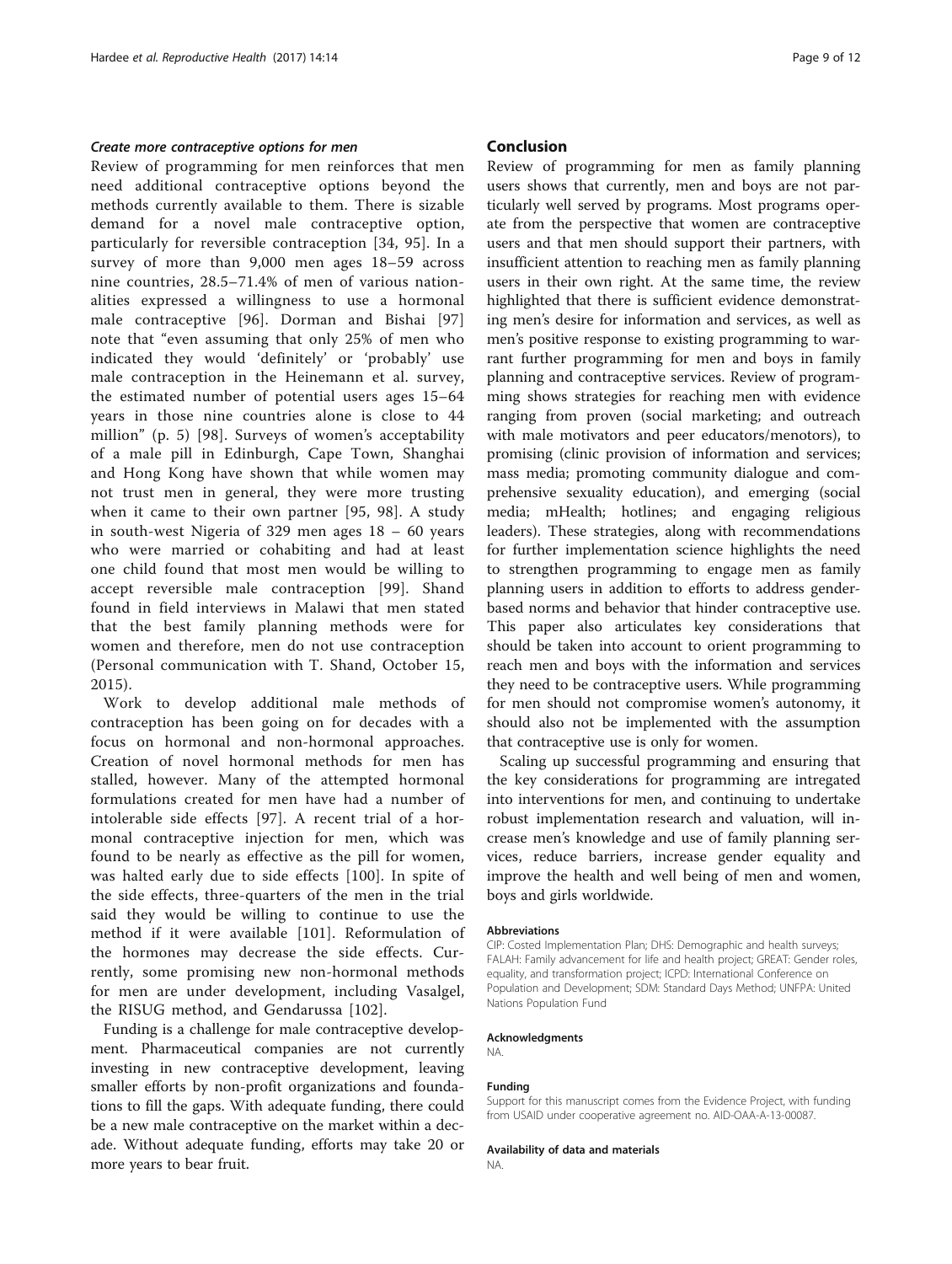#### <span id="page-9-0"></span>Authors' contributions

KH contributed to the analysis and categorization of the interventions and led the writing of the manuscript. MCG contributed to the analysis of the interventions and writing of the manuscript. JG reviewed the literature on the interventions, contributed to the analysis and to writing the manuscript. All authors read and approved the final manuscript.

#### Competing interests

The authors declare that they have no competing interests.

#### Consent for publication

NA.

Ethics approval and consent to participate NA.

#### Author details

<sup>1</sup>Population Council, 4301 Connecticut Ave NW, Ste. 280, Washington, DC 20008, USA. <sup>2</sup>What Works Association, 54 Mills St, Morristown, New Jersey 07960, USA.

#### Received: 26 August 2016 Accepted: 4 January 2017 Published online: 23 January 2017

#### References

- 1. Ringheim K. Revising the downward trend in men's share of contraceptive use. Reprod Health Matter. 1999;7(9):83–96.
- 2. Boender C, Santana D, Santillán D, Hardee K, Greene ME, Schuler S. The 'so what?' report: A look at whether integrating a gender focus into programs makes a difference to outcomes. Washington: Interagency Gender Working Group; 2004.
- 3. Wentzell EA, Inhorn MC. Reconceiving masculinity and 'men as partners' for ICPD beyond 2014: insights from a Mexican HPV study. Glob Public Health. 2014;9(6):691–705.
- 4. Interagency Gender Working Group (IGWG). Engaging men for gender equality and improved reproductive health. Washington: IGWG; 2009.
- 5. Rottach E, Schuler SR, Hardee K. Gender perspectives improve reproductive health outcomes: new Eevidence. Washington: The Interagency Gender Working Group; 2009.
- IRH. From family planning to fatherhood: Analysis of fecent male involvement initiatives and scale-up potential. Washington: Institute for Reproductive Health, Georgetown University; 2013.
- 7 Kraft JM, Wilkins KG, Morales GJ, Widyono M. An evidence review of gender-integrated interventions in reproductive and maternal-child health. J Health Commun. 2014;19 Suppl 1:122–41.
- 8 Ross J and Hardee K. Trends in male contraceptive use. J Biosoc Sci. 2016; doi[:10.1017/S0021932016000560.](http://dx.doi.org/10.1017/S0021932016000560)
- Hardee K, Croce-Galis M, Gay J. Men as contraceptive users: Programs, outcomes, and recommendations. Working Paper. Washington: Population Council, The Evidence Project; 2016.
- 10 HIP Family Planning High Impact Practices. [https://www.](https://www.fphighimpactpractices.org/) [fphighimpactpractices.org/](https://www.fphighimpactpractices.org/). Accessed 19 Dec 2016.
- 11 Croce-Galis M, Salazar E, Lundgren R. Male engagement in family planning: Reducing unmet need for family planning by addressing gender norms. Washington: Institute for Reproductive Health, Georgetown University; 2014.
- 12 Bukar M, Audu BM, Usman HA, El-Nafaty AU, Massa AA, Melah GS. Gender attitude to the empowerment of women: an independent right to contraceptive acceptance, choice and practice. J Obstet Gynaecol. 2013; 33(2):180–3.
- 13 Jooste K, Amukugo HJ. Male involvement in reproductive health: a management perspective. J Nurs Manag. 2013;21(2):327–38.
- 14 Pascoe L, Herstad TM, Shand T, van den Heever L. Building male involvement in SRHR: A basic model for male involvement in sexual and reproductive health and rights. Cape Town: Sonke Gender Justice Network; 2012.
- 15 Adelekan A, Omoregie P, and Edoni E. Male involvement in family planning: Challenges and way forward. Int J Pop Res 2014;Article416457,9p.
- 16 Kura S, Vince J, Crouch-Chivers P. Male involvement in sexual and reproductive health in the Mendi district, Southern Highlands province of Papua New Guinea: a descriptive study. Repro Health. 2013;10(1):1–10.
- 17 MenEngage, Sonke Gender Justice and Promundo. Africa regional SRHR consultation meeting report. MenEngage, Sonke Gender Justice and Promundo; 2014.
- 18 High-Impact Practices in Family Planning (HIP). Drug Shops and Pharmacies: Sources for family planning commodities and information. Washington: USAID; 2013.
- 19 Okonkwo AD, Okonkwo UP. Patent medicine vendors, community pharmacists and STI management in Abuja, Nigeria. Afr Health Sci. 2010;10(3):253–65.
- 20 Piet-Pelon NJ, Rob U, Khan ME, Men in Bangladesh, India and Pakistan: Reproductive health issues. India: Hindustan Publishing Corporation; 1999.
- 21 Rutgers WPF and Promundo. Synthesis of the formative research of MenCare + in Indonesia, South Africa, Brazil, Rwanda. Utrecht: Rutgers WPF and Promundo; 2014.
- 22 Levtov R, Van der Gaag N, Greene M, Kaufman M, Barker G. State of the world's fathers. Washington: Promundo, Rutgers, Save the Children, Sonke Gender Justice, and the MenEngage Alliance; 2015.
- 23 Kamran I, Tasneem Z, Parveen T, Niazi R. Family planning through the lens of men: Readiness, preferences, and challenges. Washington: Population Council, The Evidence Project; 2015.
- 24 International Planned Parenthood Federation (IPPF). Gender, masculinities & sexual health in South Asia. New Delhi: IPPF, South Asia Regional Office; 2013.
- 25 Kumi-Kyereme A, Awusabo-Asare K, Darteh EK. Attitudes of gatekeepers towards adolescent sexual and reproductive health in Ghana. Afr J Repro Health. 2014;18(3):142–53.
- 26 Kasongo G, and Makuta A. Ligne Verte: Outil d'informations sur la planification familiale en République Démocratique du Congo. Abstract at the 2016 International Conference on Family Planning. Nusa Dua, Indonesia. 2016. [https://www.xcdsystem.com/icfp/program/index.cfm?pgid=289&search=](https://www.xcdsystem.com/icfp/program/index.cfm?pgid=289&search=1&qtype=speaker&speakerid=175590&submit=Go) [1&qtype=speaker&speakerid=175590&submit=Go.](https://www.xcdsystem.com/icfp/program/index.cfm?pgid=289&search=1&qtype=speaker&speakerid=175590&submit=Go) Accessed 18 Dec 2016.
- 27 Malde S. Addressing sexual and reproductive health needs of adolescents: Telephone helpline experience. In: Donta B, Vogelsong K, Van Look PFA, Puri C, editors. Enhancing male partnership in sexual and reproductive health. Geneva: WHO; 2005. p. 255–64.
- 28 Ajidagba EB., Adenipekun A, Mapayi B, Bello, BM, and Fatusi, A. Breaking barriers of youth's access to contraceptives: The mobile phones technology approach. Abstract at the 2016 International Conference on Family Planning. Nus Dua, Indonesia. 2016. [https://www.xcdsystem.com/icfp/](https://www.xcdsystem.com/icfp/program/index.cfm?pgid=289&search=1&qtype=speaker&speakerid=177195&submit=Go) [program/index.cfm?pgid=289&search=1&qtype=speaker&speakerid=](https://www.xcdsystem.com/icfp/program/index.cfm?pgid=289&search=1&qtype=speaker&speakerid=177195&submit=Go) [177195&submit=Go](https://www.xcdsystem.com/icfp/program/index.cfm?pgid=289&search=1&qtype=speaker&speakerid=177195&submit=Go). Accessed 18 Dec 2016.
- 29 Feyisetan B, Benevides R, Badiani R and Mutombo N. Improving youth's sexual and reproductive health knowledge, attitudes, and self-efficacy related to contraception through short message services (SMS) education: Evidence from Mozambique. Abstract at the 2016 International Conference on Family Planning. Nusa Dua, Indonesia. 2016. [https://www.xcdsystem.](https://www.xcdsystem.com/icfp/program/index.cfm?pgid=289&search=1&qtype=speaker&speakerid=174708&submit=Go) [com/icfp/program/index.cfm?pgid=289&search=1&qtype=](https://www.xcdsystem.com/icfp/program/index.cfm?pgid=289&search=1&qtype=speaker&speakerid=174708&submit=Go) [speaker&speakerid=174708&submit=Go.](https://www.xcdsystem.com/icfp/program/index.cfm?pgid=289&search=1&qtype=speaker&speakerid=174708&submit=Go) Accessed 18 Dec 2016.
- Ettinger A, Ashcroft CN, Ahmad D, Chadha C and Shelus V. "The linkages between fertility awareness and family planning uptake: Program findings of scaling mHealth services in India." Abstract at the 2016 International Conference on Family Planning. Nusa Dua, Indonesia. 2016. [https://www.](https://www.xcdsystem.com/icfp/program/index.cfm?pgid=289&search=1&qtype=speaker&speakerid=173689&submit=Go) [xcdsystem.com/icfp/program/index.cfm?pgid=289&search=1&qtype=](https://www.xcdsystem.com/icfp/program/index.cfm?pgid=289&search=1&qtype=speaker&speakerid=173689&submit=Go) [speaker&speakerid=173689&submit=Go.](https://www.xcdsystem.com/icfp/program/index.cfm?pgid=289&search=1&qtype=speaker&speakerid=173689&submit=Go) Accessed 18 Dec 2016.
- 31 Plourde K, Vahdat H and L'Engle K. Engaging audiences through FP role model story narratives delivered via mobile phone in Ghana, Tanzania and Rwanda. Abstract at the 2016 International Conference on Family Planning. Nusa Dua, Indonesia. 2016. [https://www.xcdsystem.com/icfp/program/index.](https://www.xcdsystem.com/icfp/program/index.cfm?pgid=289&search=1&qtype=speaker&speakerid=175944&submit=Go) [cfm?pgid=289&search=1&qtype=speaker&speakerid=175944&submit=Go.](https://www.xcdsystem.com/icfp/program/index.cfm?pgid=289&search=1&qtype=speaker&speakerid=175944&submit=Go) Accessed 18 Dec 2016.
- 32 Lundgren R, Mendoza I, Valmana DM, Canahuati J. Strategies to involve men in reproductive health care: from farm management to family management. New York: Population Council; 1998.
- 33 Hoga LA, Rodolpho JR, Sato PM, Nunes MC, Borges ALV. Adult men's beliefs, values, attitudes and experiences regarding contraceptives: a systematic review of qualitative studies. J Clin Nurs. 2014;23(7-8):927–39.
- 34 Kabagenyi A, Jennings L, Reid A, Nalwadda G, Ntozi J, Atuyambe L. Barriers to male involvement in contraceptive uptake and reproductive health services: a qualitative study of men and women's perceptions in two rural districts in Uganda. Repro Health. 2014;11(1):21.
- 35 Barker G, Ricardo C, Nascimento M, Olukoya A, Santos C. Questioning gender norms with men to improve health outcomes: evidence of impact. Glob Public Health. 2010;5(5):539–53.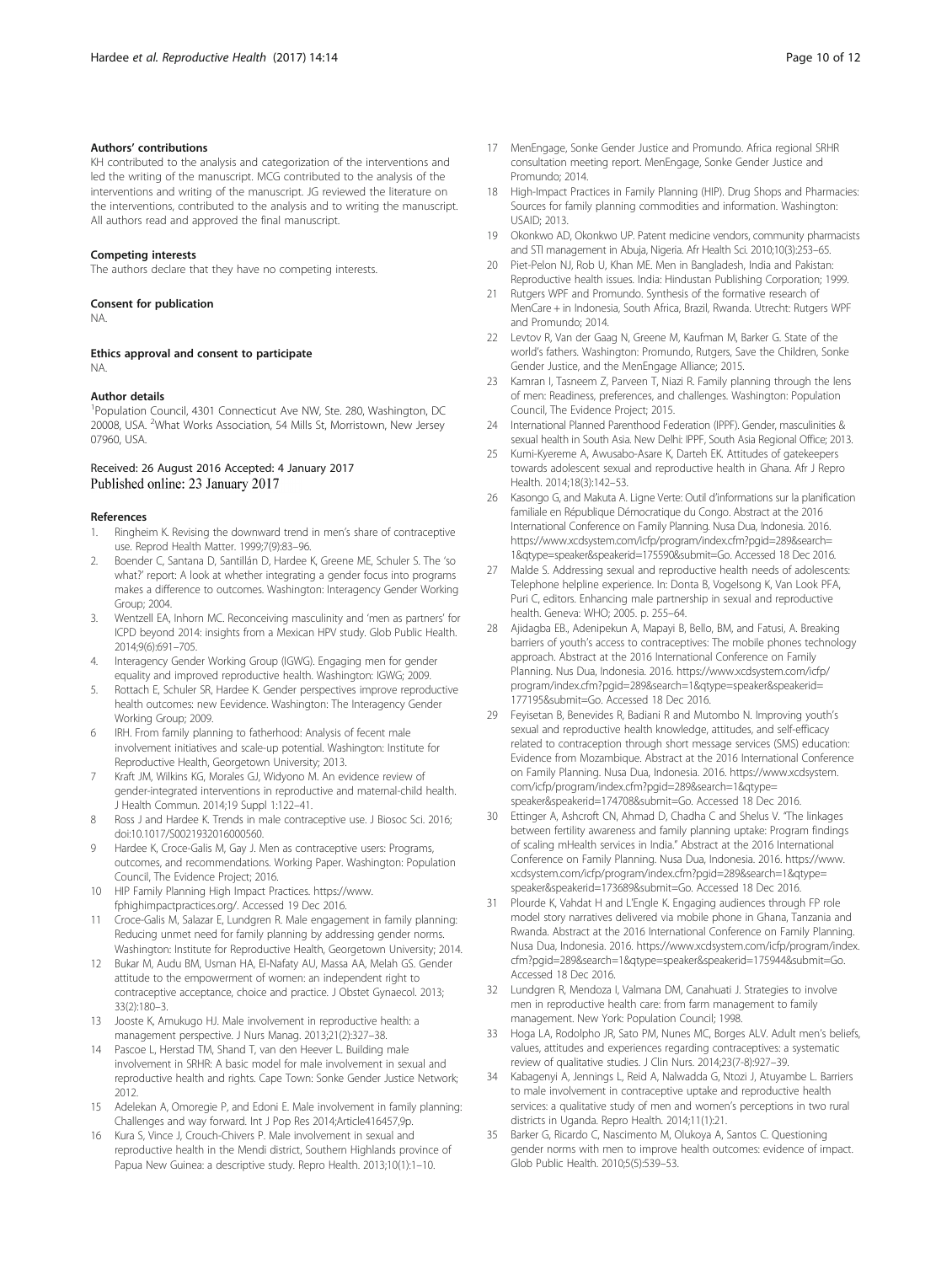- <span id="page-10-0"></span>36 Campo-Engelstein L. Gender norms and contraceptive trust. Albany Law J of Sci Technol. 2013;23(3):581–628.
- 37 Snow RC, Winter RA, Harlow SD. Gender attitudes and fertility aspirations among young men in five high fertility East African countries. Stud Fam Plann. 2013;44(1):1–24.
- 38 Pomales TO. Men's narratives of vasectomy: rearticulating masculinity and contraceptive responsibility in San Jose, Costa Rica. Med Anthropol Q. 2013;  $27(1):23-42$
- 39 MacQuarrie KLD, Edmeades J, Steinhaus M, Head KS. Men and contraception: Trends in attitudes and use. DHS Analytical Studies No. 49. Rockville: ICF International; 2015.
- 40 Severy L. Sexual and reproductive health needs of men worldwide. In: National Institute for Reproductive Health, Indian Society for the Study of Reproduction and Fertility, and the UNDP/UNFPA/WHO/World Bank Special Program of Research, Development and Research Training in Human Reproduction, editors. Proceedings of the International Conference on Men as Partners in Sexual and Reproductive Health. November 28-December 1, 2005.
- 41 Ali KA. Planning the family in Egypt: New bodies, new selves. Austin: Center for Middle Eastern Studies, University of Texas at Austin; 2002.
- 42 Cleland J, Maharaj P. Power over reproductive decisions: Relative roles of husbands and wives in Eastern and Southern Africa. In: Donta B, Vogelsong K, Van Look PFA, Puri C, editors. Enhancing male partnership in sexual and reproductive health. Geneva: WHO; 2005. p. 325–36.
- 43 Diakite M. Promoting the acceptance and willingness of men to use FP methods. In: Center for Health and Social Justice, editor. Windows to working with men and boys, Compendium of interventions and research from the 2<sup>nd</sup> MenEngage global symposium 2014. New Delhi: Men and boys for gender justice; 2014. p. 70–1.
- 44 Hull T. Formative years of family planning in Indonesia. In: Robinson WC, Ross JA, editors. The global family planning revolution: Three decades of population policies and programs. Washington: The World Bank; 2007.
- 45 Becker S. Couples and reproductive health: a review of couple studies. Stud Fam Plann. 1996;27(6):291–306.
- 46 Toure L. Male involvement in family planning: A review of selected program initiatives in Africa, The SARA Project. 1996.
- 47 Irani L, Ilene SS, Fotso JC. Relationship characteristics and contraceptive use among couples in urban Kenya. Int Perspect Sex Reprod Health. 2014;40(1): 11–20.
- 48 Dynes M, Stephenson R, Rubardt M, Bartel D. The influence of perceptions of community norms on current contraceptive use among men and women in Ethiopia and Kenya. Health & Place. 2012;18(4):766–73.
- Tilahun T, Coene G, Temmerman M and Degomme O. Spousal discordance on fertility preference and its effect on contraceptive practice among married couples in Jimma zone, Ethiopia. Reprod Health. 2014;11(27).
- 50 Tilahun R, Coene G, Temmerman M and Degomme, O. Couple based family planning education: changes in male involvement and contraceptive use among married couples in Jimma Zone, Ethiopia. BMC Pub Health. 2015; 15(682). doi[:10.1186/1742-4755-11-27](http://dx.doi.org/10.1186/1742-4755-11-27).
- 51 Link CF. Spousal communication and contraceptive use in rural Nepal: an event history analysis. Stud Fam Plann. 2011;42(2):83–92. doi[:10.1186/](http://dx.doi.org/10.1186/s12889-015-2057-y) [s12889-015-2057-y.](http://dx.doi.org/10.1186/s12889-015-2057-y)
- 52 Kamal SM, Islam MA. Contraceptive use: socioeconomic correlates and method choices in rural Bangladesh. Asia Pac J Public Health. 2010;22(4):436–50.
- 53 Kamran I, Arif MS, Vassos K. Concordance and discordance of couples living in a rural Pakistani village: perspectives on contraception and abortion–a qualitative study. Glob Public Health. 2011;6 Suppl 1:S38–51.
- 54 Ashfaq S, Sadiq M. Engaging the missing link: Evidence from FALAH for involving men in family planning in Pakistan. Washington: Population Council, The Evidence Project; 2015.
- 55 IRH. GREAT project endline report: Gender roles, equality and transformations project. Washington: IRH, Georgetown University; 2016.
- 56 Jewkes R, Nduna M, Levin J, Jama N, Dunkle K, Khuzwayo N, Koss M, Puren A, Wood K, Duvvury N. A cluster randomized-controlled trial to determine the effectiveness of Stepping Stones in preventing HIV infections and promoting safer sexual behaviour amongst youth in the rural Eastern Cape, South Africa: trial design, methods and baseline findings. Trop Med Int Health. 2006;11(1):3–16.
- 57 Jewkes R, Nduna M, Levin J, Jama N, Dunkle K, Puren A, Duvvury N. Impact of stepping stones on incidence of HIV and HSV-2 and sexual behaviour in rural South Africa: cluster randomised controlled trial. Br Med J. 2008;337:a506.
- 58 Abramsky T, Devries K, Kiss L, Nakuti J, Kyegombe N, Starmann E, Cundill B, Francisco L, Kaye D, Musuya T, Michau L, Watts C. Findings from the SASA! Study: a cluster randomized controlled trial to assess the impact of a community mobilization intervention to prevent violence against women and reduce HIV risk in Kampala, Uganda. BMC Med. 2014;12(1):1–17.
- 59 Kyegombe N, Abramsky T, Devries KM, Starmann E, Michau L, Nakuti J, Musyua T, Heise L, Watts C. The impact of SASA! a community mobilization intervention on reported HIV-related risk behaviors and relationship dynamics in Kampala, Uganda. J Int AIDS Soc. 2014;17:19323.
- 60 CARE. The family planning results initiative in Kenya (2009 2012): Initial findings from the end line program evaluation. Atlanta: CARE; 2013.
- 61 Pulerwitz J, Barker G, Segundo M, Nascimento M. Promoting more genderequitable norms and behaviors among young men as an HIV/AIDS prevention strategy: Horizons program. Washington, DC: Population Council; 2006.
- 62 Ricardo C, Nascimento M, Fonseca V. Program H and Program M: Engaging young men and empowering young women to promote gender equality and health. Washington: Pan American Health Organization and Best Practices in Gender and Health; 2010.
- 63 Withers M, Dworkin SL, Onono M, Oyier B, Coher CR, Bukusi EA, Newmann SJ. Men's perspectives on their role in family planning in Nyanza Province, Kenya. Stud Fam Plann. 2015;46(2):201–15.
- Hartmann M, Gilles K, Shattuck D, Kerner B, Guest G. Changes in couples' communication as a result of a male-involvement family planning intervention. J Health Comm. 2012;17(7):802–19.
- Berer M. Men. Reprod Health Matters. 1996;7:7-10.
- Piotrow PT, Kincaid DL, Hindin MJ, Lettenmaier CL, Kuseka I, Silberman T, Zinanga A, Chikara F, Adamchak DJ, Mbizvo MT, Lynn W, Mensah Kumah O, Kim YM. Changing men's attitudes and behavior: the Zimbabwe Male Motivation Project. Stud Fam Plann. 1992;23(6 Pt 1):365–75.
- 67 Kim YM, Marangwanda C. Stimulating men's support for long-term contraception: a campaign in Zimbabwe. J Health Comm. 1997;2:271–97.
- 68 United Nations Population Fund (UNFPA). Niger Husbands' schools seek to get men actively involved in reproductive health. Niger: UNFPA; ND.
- 69 Stern E. Sexual health and rights. In: Edstrom J, Hassink A, Shahrokh T, Stern E, editors. Engendering men: A collaborative review of evidence on men and boys in social change and gender equality. Evidence report, Promundo-US, Sonke Gender Justice and the Institute of Development Studies. 2015. p. 74–115. [http://niger.unfpa.org/SiteRep/](http://niger.unfpa.org/SiteRep/Ecole%20des%20maris.pdf) [Ecole%20des%20maris.pdf.](http://niger.unfpa.org/SiteRep/Ecole%20des%20maris.pdf) Accessed 17 Jan 2017.
- 70 Tao AR, Onono M, Baum S, Grossman D, Steinfeld R, Cohen CR. Providers' perspectives on male involvement in family planning in the context of a cluster-randomized controlled trial evaluating integrating family planning into HIV care in Nyanza Province, Kenya. AIDS Care. 2015;27(1):31–7.
- 71 Bietsch KE. Men's attitudes towards contraception in Sub-Saharan Africa. Afr J Reprod Health. 2015;19(3):41–54.
- 72 Nasar A, Hamid M, Bala A, and Brown E. Perceptions Among Married Men on the Use of Modern Contraceptive Methods in Sindh and Khyber Pakhtunkhwa (KPK) Provinces of Pakistan – Evidence from Participatory Ethnographic Evaluation Research (PEER). Abstract at the 2016 International Conference on Family Planning. Nusa Dua, Indonesia. 2016. [https://www.](https://www.xcdsystem.com/icfp/program/index.cfm?pgid=289&search=1&qtype=speaker&speakerid=175924&submit=Go) [xcdsystem.com/icfp/program/index.cfm?pgid=289&search=1&qtype=](https://www.xcdsystem.com/icfp/program/index.cfm?pgid=289&search=1&qtype=speaker&speakerid=175924&submit=Go) [speaker&speakerid=175924&submit=Go.](https://www.xcdsystem.com/icfp/program/index.cfm?pgid=289&search=1&qtype=speaker&speakerid=175924&submit=Go) Accessed 18 Dec 2016.
- 73 Agha S. Intentions to use contraceptives in Pakistan: implications for behavior change campaigns. BMC Public Health. 2010;10:450.
- 74 Barnett B, Eggleston E, Jackson J, Hardee K. Case study of the Women's Center of Jamaica Foundation program for adolescent mothers. Research Triangle Park: Family Health International; 1996.
- Gayle H. Jamaican fathers and their sons: A tracer study of the babyfathers and sons of female participants of the Women's Centre Foundation of Jamaica in Westmoreland and St. Catherine, with a focus on father-son relationships and reproductive health. Kingston, Jamaica: University of the West Indies and Washington, DC: The Futures Group; 2002.
- 76 Haberland NA. The case for addressing gender and power in sexuality and HIV education: a comprehensive review of evaluation studies. Int Perspect Sex Reprod Health. 2015;41(1):31–42.
- 77 Greene M, Merrick T. The case for investing in research to increase access to and use of contraception among adolescents. Seattle: Alliance for Reproductive, Maternal and Newborn Health; 2015.
- 78 Sonke Gender Justice and Men EngageScorecard on sexual and reproductive health and rights (SRHR) policies in Africa: Engaging men and boys in the promotion of SRHR. Cape Town, South Africa; ND.